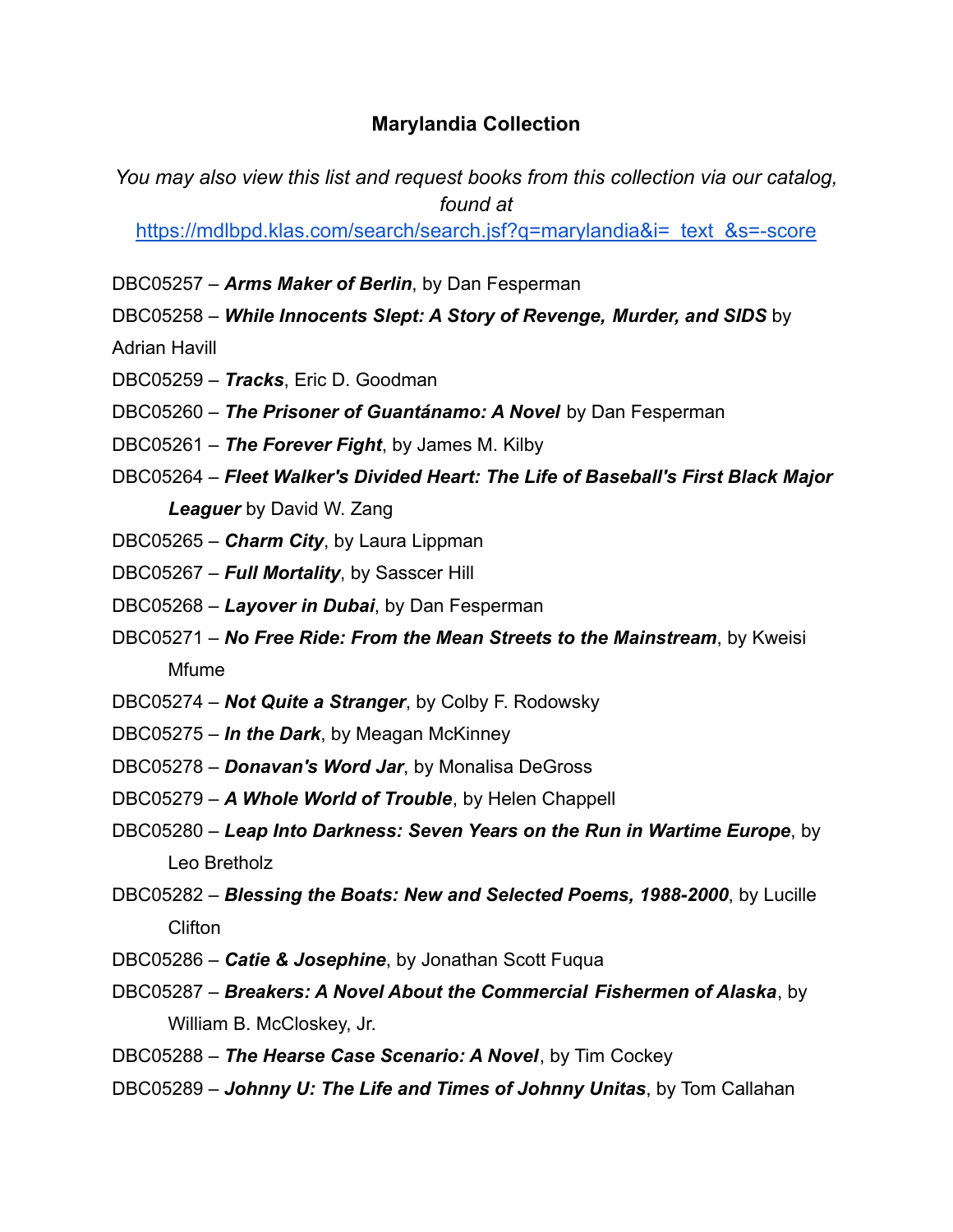- DBC05291 *Murder in the Hearse Degree*, by Tim Cockey
- DBC05293 *The Tuerk House*, by Rafael Alvarez
- DBC05294 *Temples*, by Vincent Williams
- DBC05295 *Mothers & Sons: A Novel*, by Paul Hond
- DBC05296 *Racing From Death*, by Sasscer Hill
- DBC05298 *The Identity Theft Protection Guide*, by Amanda Welsh
- DBC05299 *The Bite*, by Michael Crow
- DBC05303 *Next: New Poems*, by Lucille Clifton
- DBC05304 *No Good Deeds*, by Laura Lippman
- DBC05305 *Elvis and Nixon*, by Jonathan Lowy
- DBC05306 *Dishing up Maryland: 150 Recipes from the Alleghenies to the Chesapeake Bay*, by Lucie L. Snodgrass
- DBC05310 *Red Rain: A Novel*, by Michael Crow
- DBC05311 *In the Wake of the Boatman*, by Jonathan Scott Fuqua
- DBC05312 *How to Find a Good Weather Forecast*, by Tony Pann
- DBC05314 *Fire in a Canebrake: The Last Mass Lynching in America*, by Laura **Wexler**
- DBC05317 *Finding the Charm in Charm City*, by Huguette D. May
- DBC05321 *Wicked Baltimore: Charm City Sin and Scandal*, by Lauren R. Silberman
- DBC05322 *Enterprising Emporiums*, by the Jewish Museum of Maryland
- DBC05324 *Chadwick Forever*, by Priscilla Cummings
- DBC05327 *One Sip at a Time*, by Monyka Berrocosa
- DBC05329 *Hey Cabbie*, by Thaddeus Logan
- DBC05332 *Backstabber*, by Tim Cockey
- DBC05333 *Dead Man's Fingers*, by Barbara Lee
- DBC05334 *From Where I Sit: My Life and Struggles with Friedreich's Ataxia*, by Jamie Lynn Cusick
- DBC05336 *Jamie Lynn Cusick Presents "The Oddball Out"*, by Jamie Lynn Cusick
- DBC05341 *Cynthia's Story: Her Words of Fear, Strength, and Courage*, by Jamie Lynn Cusick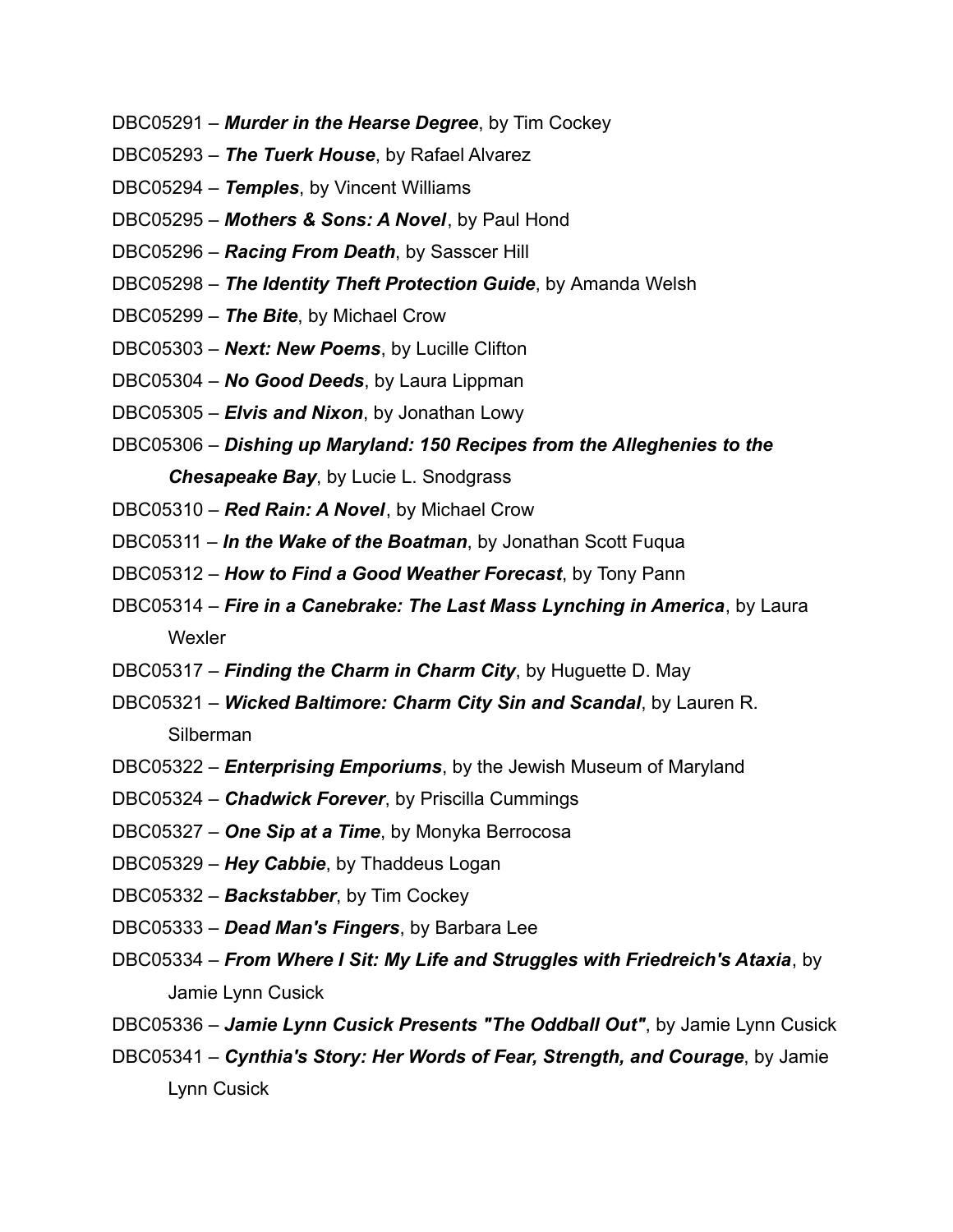- DBC05342 *Is It Too Controversial? Be Enlightened by My Deeper Understanding of the Meaning of Life: A Collection of Philosophical Essays*, by Jamie Lynn Cusick
- DBC05343 *Coming Straight From My Heart: Volume I*, by Jamie Lynn Cusick
- DBC05345 *The Tide King*, by Jen Michalski
- DBC05348 *Devil's Dream*, by Madison Smartt Bell
- DBC05354 *Killing Thyme*, by Peter Abresch
- DBC05355 *The Journey Back*, by Priscilla Cummings
- DBC12221 *The Greatest Football Game Ever Played: When the Baltimore Colts and the New York Giants Faced Sudden Death*, by John F. Steadman

DBC12222 – *Young Frederick Douglass: The Maryland Years*, by Dickson J. Preston

- DBC12223 *Historic Bridges of Maryland*, by Dixie Legler Guerrero and Carol M. **Highsmith**
- DBC12224 *The Rockets' Red Glare: The Maritime Defense of Baltimore in 1814*, by Scott S. Sheads
- DBC12225 *Bringing Back the Bay*, by Marion E. Warren and Mame Warren
- DBC12226 *Good Woman: Poems and a Memoir, 1969-1980*, by Lucille Clifton
- DBC12227 *Some of the Days of Everett Anderson*, by Lucille Clifton
- DBC12228 *First Sail*, by Richard Henderson
- DBC12229 *Sharing: Self Discovery in Relationships*, by Kathy Oddenino
- DBC12230 *Harvesting the Chesapeake: Tools and Tradition*, by Larry S. Chowning
- DBC12231 *Shore Folklore: Growing up With Ghosts, 'n Legends, 'n Tales, 'n Home Remedies*, by Thomas A. Flowers
- DBC12232 *The Amiable Baltimoreans*, by Francis F. Beirne
- DBC12233 *God, Man, Salt Water and the Eastern Shore*, by William I. Tawes
- DBC12234 *Gilbert Byron's Chesapeake Seasons: A Cove Journal*, by Gilbert Byron
- DBC12235 *The Miss Dennis School of Writing: And Other Lessons From a Woman's Life*, by Alice Steinbach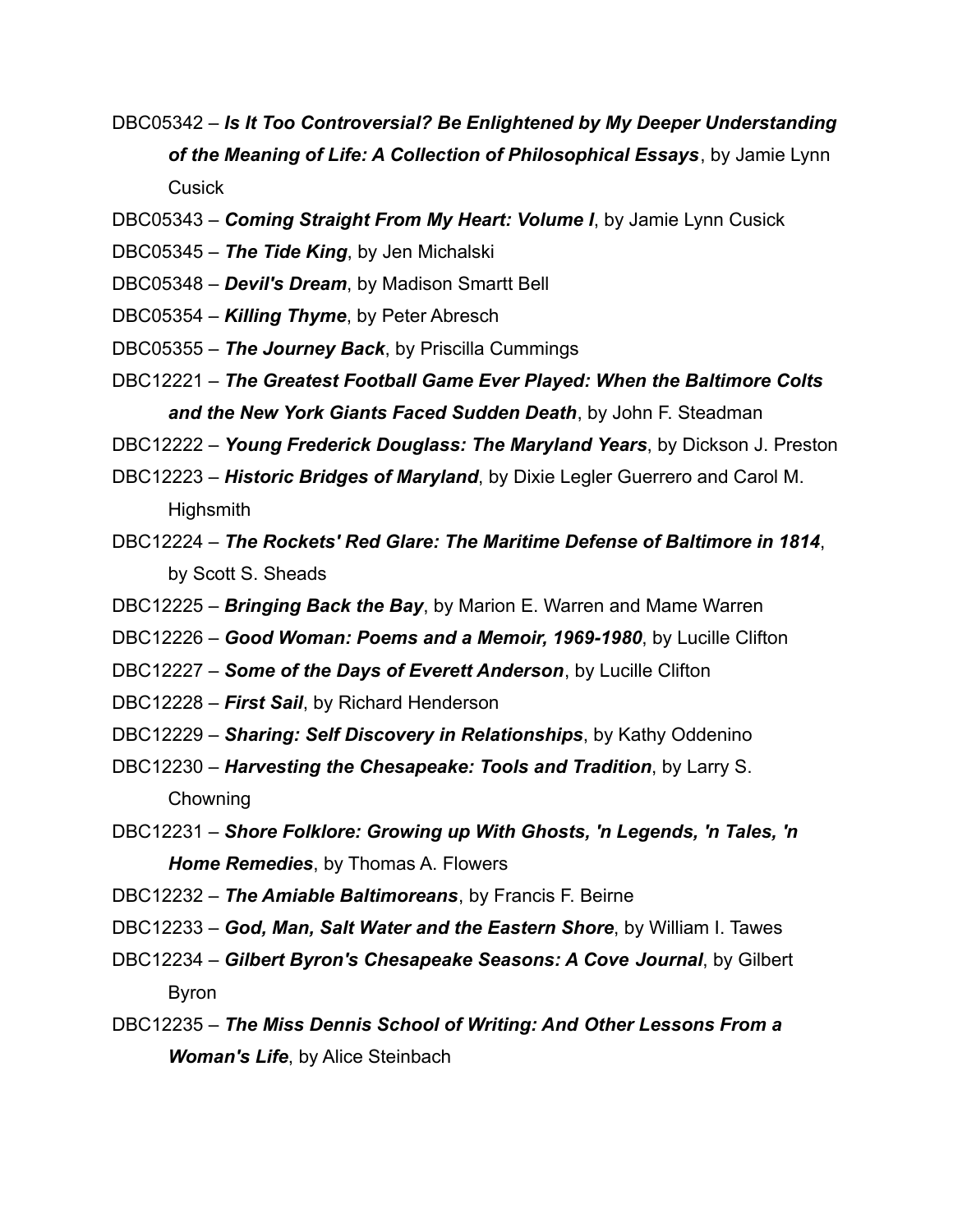DBC12236 – *How High Up is Heaven? Stories about East Baltimore and the Rest of the World*, by Ben Herman

DBC12237 – *The Secret of Heron Creek*, by Margaret Meacham

DBC12238 – *A Royal Visit*, by Rebecca Baldwin

- DBC12239 *The Mapmaker's Daughter*, by M. C. Helldorfer
- DBC12240 *The Assateague Ponies*, by Ronald R. Keiper
- DBC12241 *Mary Carter Smith: African-American Storyteller*, by Babs Bell Hajdusiewicz
- DBC12242 *Chesapeake Almanac: Following the Bay Through the Seasons*, by John Page Williams, Jr.
- DBC12243 *Only Spring: On Mourning the Death of My Son*, by Gordon Livingston
- DBC12244 *The Ecstatic Journey: The Transforming Power of Mystical Experience*, by Sophy Burnham
- DBC12245 *Indiscretion*, by Margaret Allison
- DBC12246 *Oyster Moon*, by Margaret Meacham
- DBC12247 *When the Drummer Falls: A Gettysburg Ghost Story*, by Spencer Kope
- DBC12248 *The Quiet Heroes of the Southwest Pacific Theater: An Oral History of the Men and Women of CBB and FRUMEL*, by Sharon A. Maneki
- DBC12249 *Sing it to Her Bones*, by Marcia Talley
- DBC12250 *Middling Planters of Ruxton 1694-1850*, by Joseph M. Coale III
- DBC12251 *Baltimore: When She Was What She Used To Be, 1850-1930*, by Marion E. Warren
- DBC12252 *An Island Out of Time: A Memoir of Smith Island in the Chesapeake*, by Tom Horton
- DBC12253 *Pride of Baltimore: The Story of the Baltimore Clippers, 1800-1990*, by Thomas C. Gillmer
- DBC12254 *Capitol Offense*, by Barbara Mikulski
- DBC12255 *Probability Moon*, by Nancy Kress
- DBC12256 *Where They Ain't: The Fabled Life and Untimely Death of the Original Baltimore Orioles, the Team That Gave Birth to Modern Baseball*, by Burt Solomon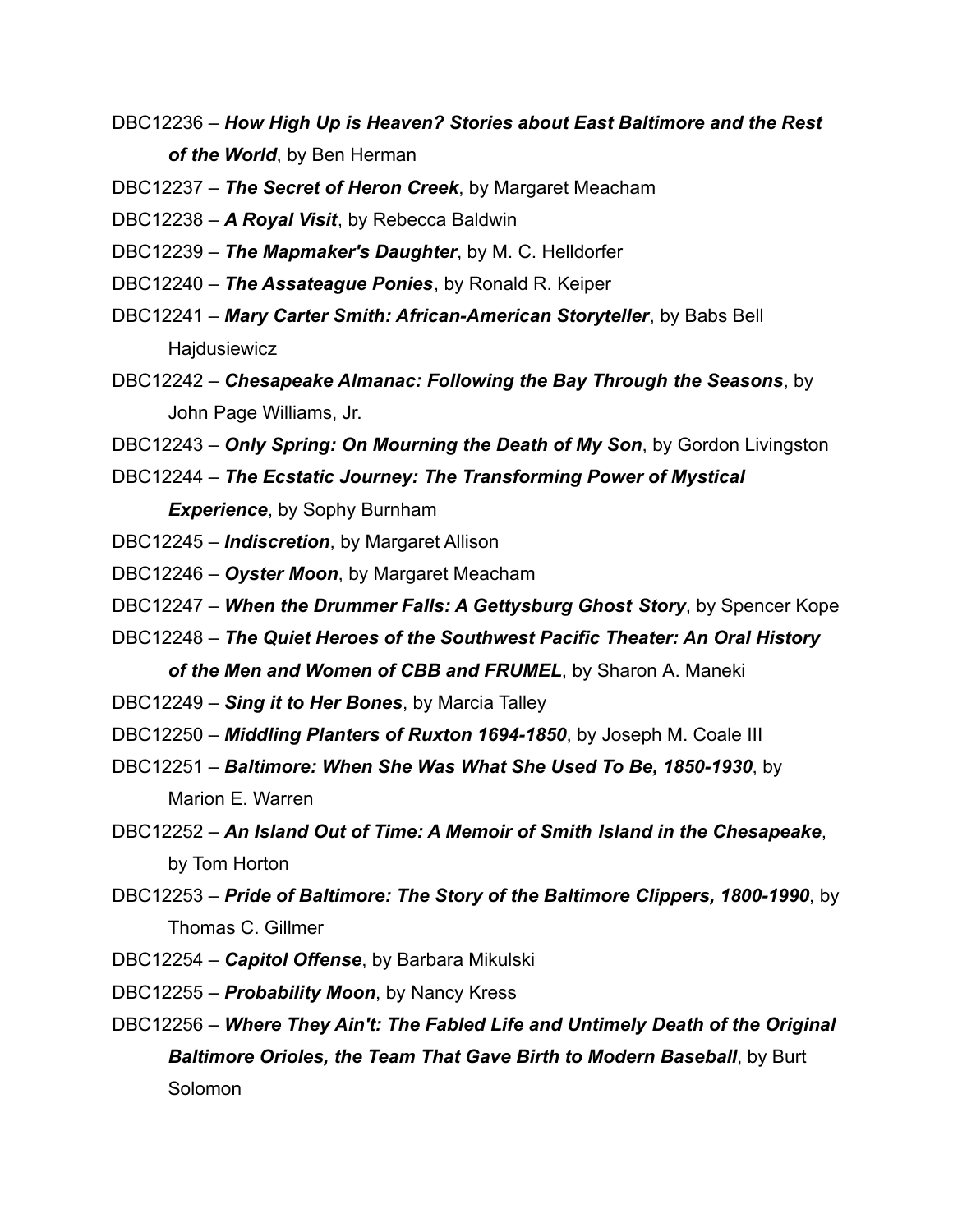- DBC12257 *Alembics: Baltimore Sketches, etc.*, by René J. Muller
- DBC12258 *Amelia's War*, by Ann Rinaldi
- DBC12260 *Probability Sun*, by Nancy Kress
- DBC12261 *The Clasp and Other Poems*, by Michael Collier
- DBC12262 *The Folded Heart*, by Michael Collier
- DBC12263 *Antietam: A Novel*, by James Reasoner
- DBC12264 *Spindrift*, by Colby Rodowsky
- DBC12265 *Lie in the Dark*, by Dan Fesperman
- DBC12266 *Far Above Rubies*, by Cynthia Polansky
- DBC12267 *The Fountain of Highlandtown: Stories*, by Rafael Alvarez
- DBC12268 *Ghosts and Haunted Houses of Maryland*, by Trish Gallagher
- DBC12269 *Woman in the Wheelhouse*, by Nancy Taylor Robson
- DBC12270 *How Do Ants Know When You're Having a Picnic (And Other Questions Kids Ask About Insects and Other Crawly Things)*, by Joanne **Settel**
- DBC12271 *Waterwomen*, by Lila Line
- DBC12272 *A Tangled Web*, by Rebecca Baldwin
- DBC12273 *Broken Wings Will Fly*, by Mick Blackistone
- DBC12274 *Done Crabbin': Noah Leaves the River*, by Gilbert Byron
- DBC12275 *Figurine and Other Poems*, by Adele V. Holden
- DBC12276 *The Boy Who Saved the Town*, by Brenda Seabrooke
- DBC12277 *Smith Island, Chesapeake Bay*, by Frances W. Dize
- DBC12278 *The Patapsco: Baltimore's River of History*, by Paul J. Travers
- DBC12279 *The Boy on the Beach*, by Margaret Meacham
- DBC12280 *The Chester Town Tea Party*, by Brenda Seabrooke
- DBC12281 *Biggest (And Best) Flag That Ever Flew*, by Rebecca C. Jones
- DBC12282 *The Old Line State: Her Heritage*, by Charles Titus
- DBC12283 *The Sisters: New and Selected Poems*, by Josephine Jacobsen
- DBC12284 *I Am Somebody, I Am Me: A Black Child's Credo*, by Vivian E. **Washington**
- DBC12285 *Sid and Sal's Famous Channel Marker Diner*, by Priscilla Cummings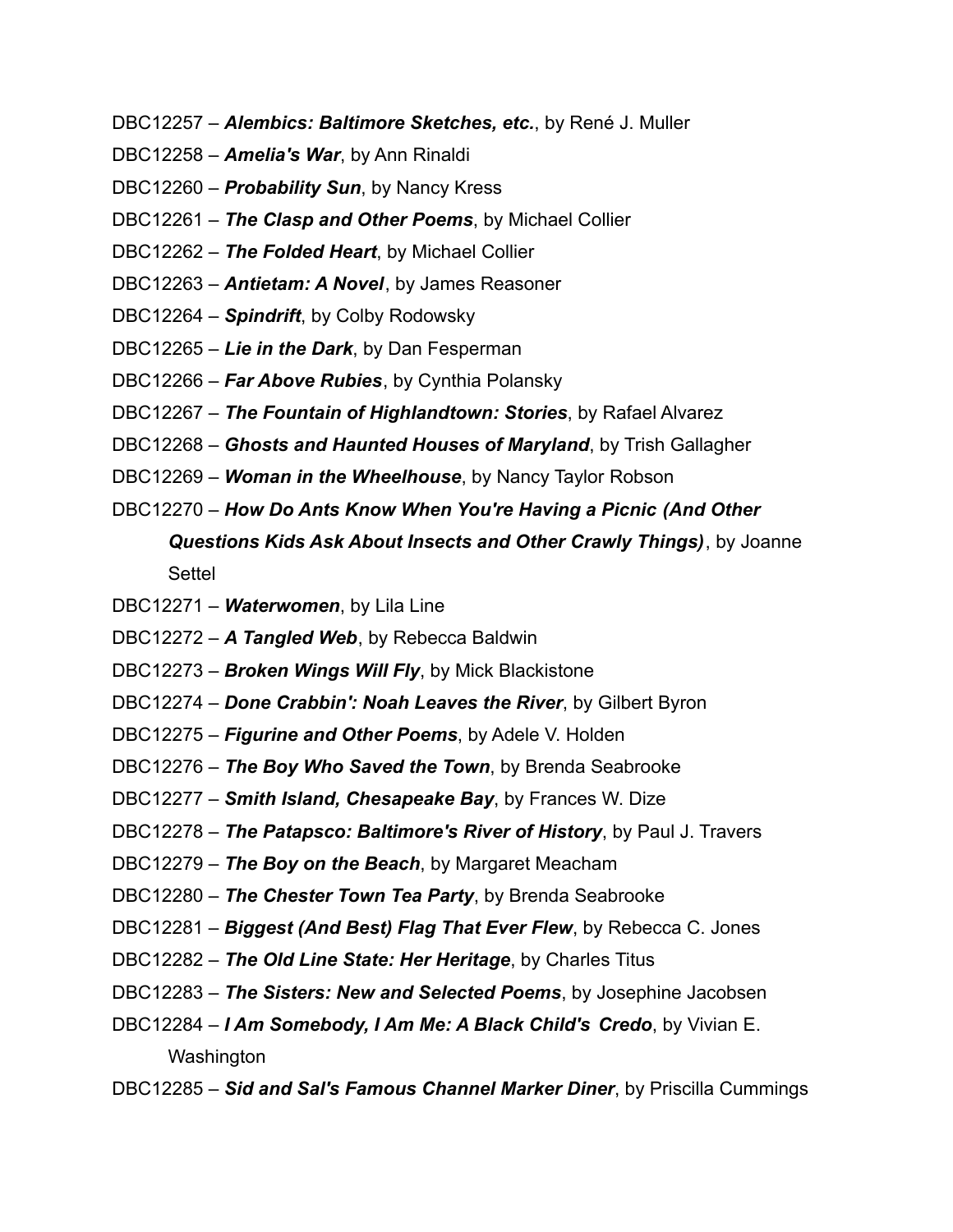- DBC12286 *Once a Pony Time at Chincoteague*, by Lynne N. Lockhart
- DBC12287 *Black Baltimore: A New Theory of Community*, by Harold A. McDougall
- DBC12288 *The Selected Verse of Ogden Nash*, by Ogden Nash
- DBC12289 *The Oyster Wars of Chesapeake Bay*, by John R. Wennersten
- DBC12290 *Oswald and the Timberdoodles*, by Priscilla Cummings
- DBC12291 *Bridges of Consciousness: Self Discovery in the New Age*, by Kathy Oddenino
- DBC12292 *Colonial and Historic Homes of Maryland: One Hundred Etchings*, by Don Swann
- DBC12293 *Yesteryear in Annapolis*, by Harold N. Burdett
- DBC12294 *In My Father's House*, by Hunter Wilson
- DBC12295 *Mistress of Riversdale: The Plantation Letters of Rosalie Stier Calvert, 1795-1821*, by Margaret Law Callcott, Editor
- DBC12296 *Maryland Lost and Found: People and Places from Chesapeake to Appalachia*, by Eugene L. Meyer
- DBC12297 *Sunday After Sunday After Sunday: A Collection of East Baltimore Stories*, by Ben Herman
- DBC12298 *Colonial Maryland: A History*, by Aubrey C. Land
- DBC12299 *Black Marylanders: A History for Children*, by Robert A. Cole
- DBC12300 *Miss Susie Slagle's*, by Augusta Tucker
- DBC12302 *Journey From Paradise: Mt. Athos and the Interior Life*, by Ralph **Harper**
- DBC12303 *Susquehanna, River of Dreams*, by Susan Q. Stranahan
- DBC12304 *No Thumpin', No Bumpin', No Rumpus Tonight!*, by Nancy Patz
- DBC12305 *The Thomas Jencks Gladding House: One West Mt. Vernon Place*, by Katharine B. Dehler
- DBC12306 *Cal Ripken, Jr.: Official Commemorative*, by Stephanie Parrillo, editor
- DBC12307 *Five Fair Rivers: Sailing the James, York, Rappahannock, Potomac, and Patuxent*, by Robert De Gast
- DBC12310 *The Living Chesapeake*, by J. R. Schubel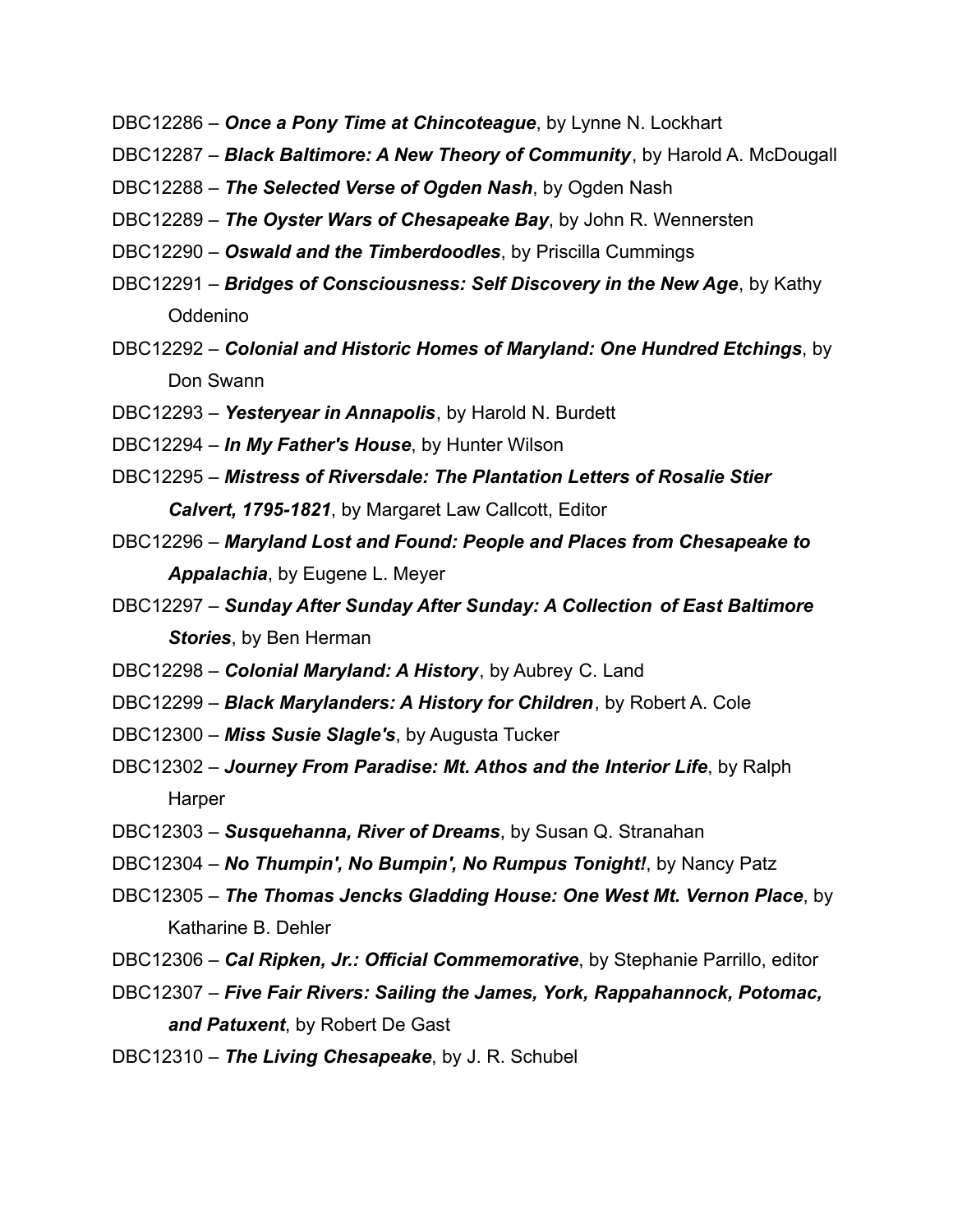- DBC12311 *It's a Very Simple Game: The Life and Times of Charley Eckman*, by Charles M. Eckman, Jr.
- DBC12312 *Stormy Patriot: The Life of Samuel Chase*, by James Haw, et. al.
- DBC12313 *The Path Between: An Historical Novel of the Dickinson family of Amherst*, by Maravene Sheppard Loeschke
- DBC12314 *The Oysterback Tales*, by Helen Chappell
- DBC12315 *Rambling Raft*, by Lynne N. Lockhart
- DBC12316 *A Crown for Henrietta Maria: Maryland's Namesake Queen*, by Frances Copeland Stickles
- DBC12317 *Something's Rotten in the State of Maryland*, by Laura A. Sonnenmark
- DBC12319 *The Lord's Oysters*, by Gilbert Byron
- DBC12320 *Chesapeake Duke*, by Gilbert Byron
- DBC12407 *American Summer*, by Frank Deford
- DBC12408 *22 Friar Street*, by Nan DeVincent-Hayes
- DBC12409 *Course of the Waterman*, by Nancy Taylor Robson
- DBC12410 *Small Boat of Great Sorrows*, by Dan Fesperman
- DBC12411 *Ain't the Beer Cold*, by Chuck Thompson
- DBC12412 *Pride of the Sea: Courage, Disaster, and a Fight for Survival*, by Tom **Waldron**
- DBC12413 *The Floating Girl*, by Sujata Massey
- DBC12414 *Stuck: Poems Midlife*, by Rodger Kamenetz
- DBC12415 *Punk's War: A Novel*, by Ward Carroll
- DBC12416 *Adventures in the Scream Trade: Scenes From an Operatic Life*, by Charles Long
- DBC12417 *Berto's World*, by R. A. Comunale
- DBC12418 *Dr. Galen's Little Black Bag*, by R. A. Comunale
- DBC12419 *Shoes: Tails From the Post*, by R. A. Comunale
- DBC12420 *The Legend of Safehaven*, by R. A. Comunale
- DBC12421 *Requiem for the Bone Man*, by R. A. Comunale
- DBC12422 *The Missing Jew: New and Selected Poems*, by Rodger Kamenetz
- DBC12423 *The Waterman: A Novel of the Chesapeake Bay*, by Tim Junkin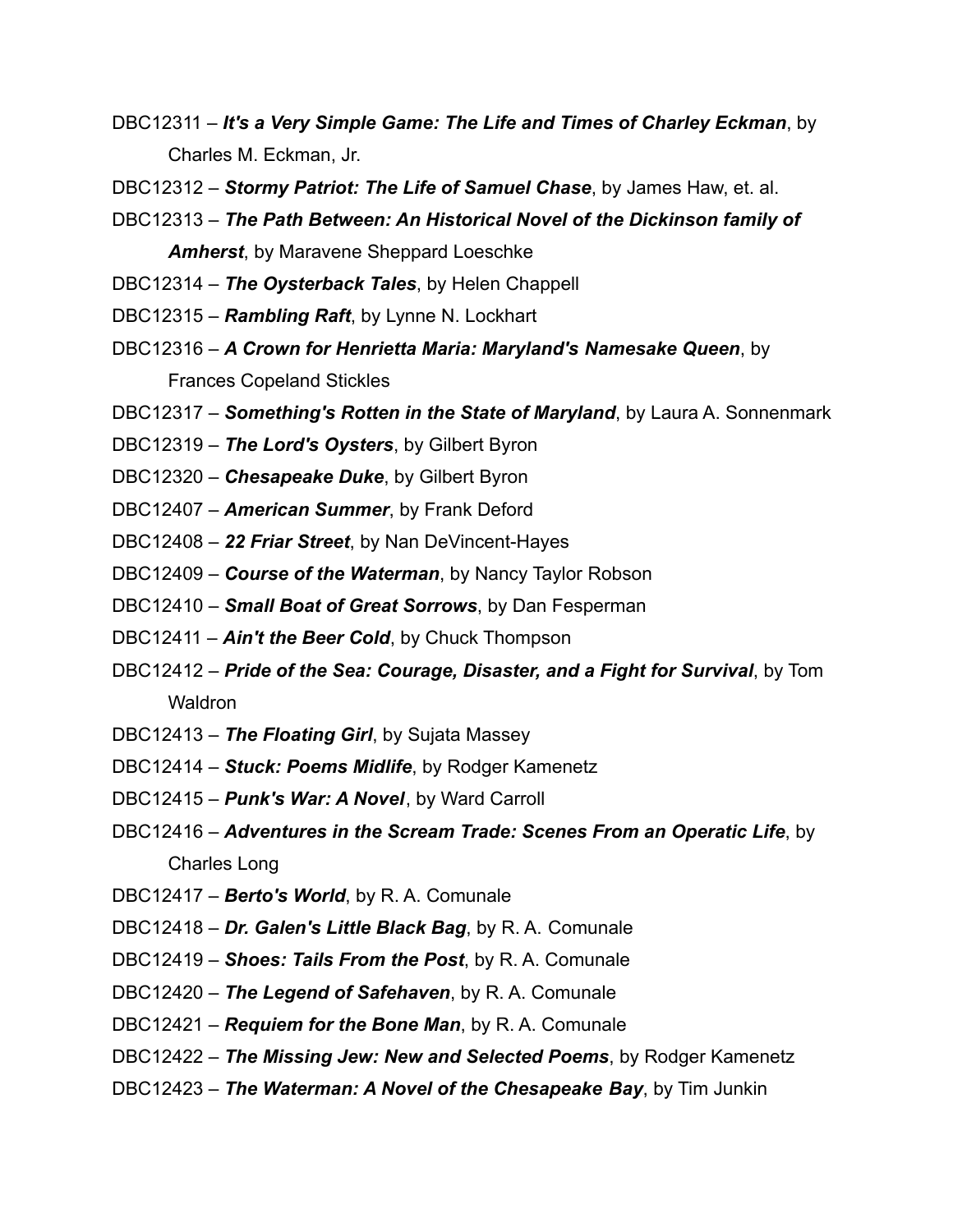- DBC12424 *The Lucky Stone*, by Lucille Clifton
- DBC12425 *The Day the Dog Dressed Like Dad*, by Tom Amico
- DBC12426 *From 33rd Street to Camden Yards: An Oral History of the Baltimore Orioles*, by John Eisenberg
- DBC12427 *Sap Rising*, by Christine Lincoln
- DBC12428 *Collective Marks: A Novel*, by Nancy N. Feldman
- DBC12429 *Clover*, by R. A. Comunale
- DBC12430 *The Best of Times: A Personal and Occupational Odyssey*, by Paul Wasserman
- DBC12431 *Burst: A Story of God's Grace When Life Falls Apart*, by Kevin Wells
- DBC12432 *I Can Cook, You Can Cook! Simply Great Maryland Recipes*, by Wayne O. Brokke
- DBC12433 *The Amateur Spy*, by Dan Fesperman
- DBC12434 *I Love You, Beth Cooper*, by Larry Doyle
- DBC12435 *Foster's War*, by Carolyn Reeder
- DBC12436 *The New City*, by Stephen Amidon
- DBC12441 *A Peachy Life: Waiting on Tables and Beating the Odds in the '60s – An Italian-American Woman's Story*, by Lenora Dixon
- DBC12442 *Finn: A Novel*, by Matthew Olshan
- DBC12443 *Columbus Slaughters Braves*, by Mark Friedman
- DBC12444 *Raiders*, by William B. McCloskey, Jr.
- DBC12445 *Orlo and Leini*, by Rafael Alvarez
- DBC12446 *Man in the Street*, by Zachary J. Dixon, (arr.)
- DBC12447 *The Sea Horse Trade*, by Sasscer Hill
- DBC12448 *The Warlord's Son*, by Dan Fesperman
- DBC12451 *Glory Denied*, by Tom Philpott
- DBC12452 *The Secret of Candlelight Inn*, by Carolyn Keene
- DBC12453 *Chesapeake Rumrunners of the Roaring Twenties*, by Eric Mills
- DBC12454 *Spanish Kidnapping Disaster*, by Mary Downing Hahn
- DBC12455 *Edgar Allan Poe's Baltimore*, by David F. Gaylin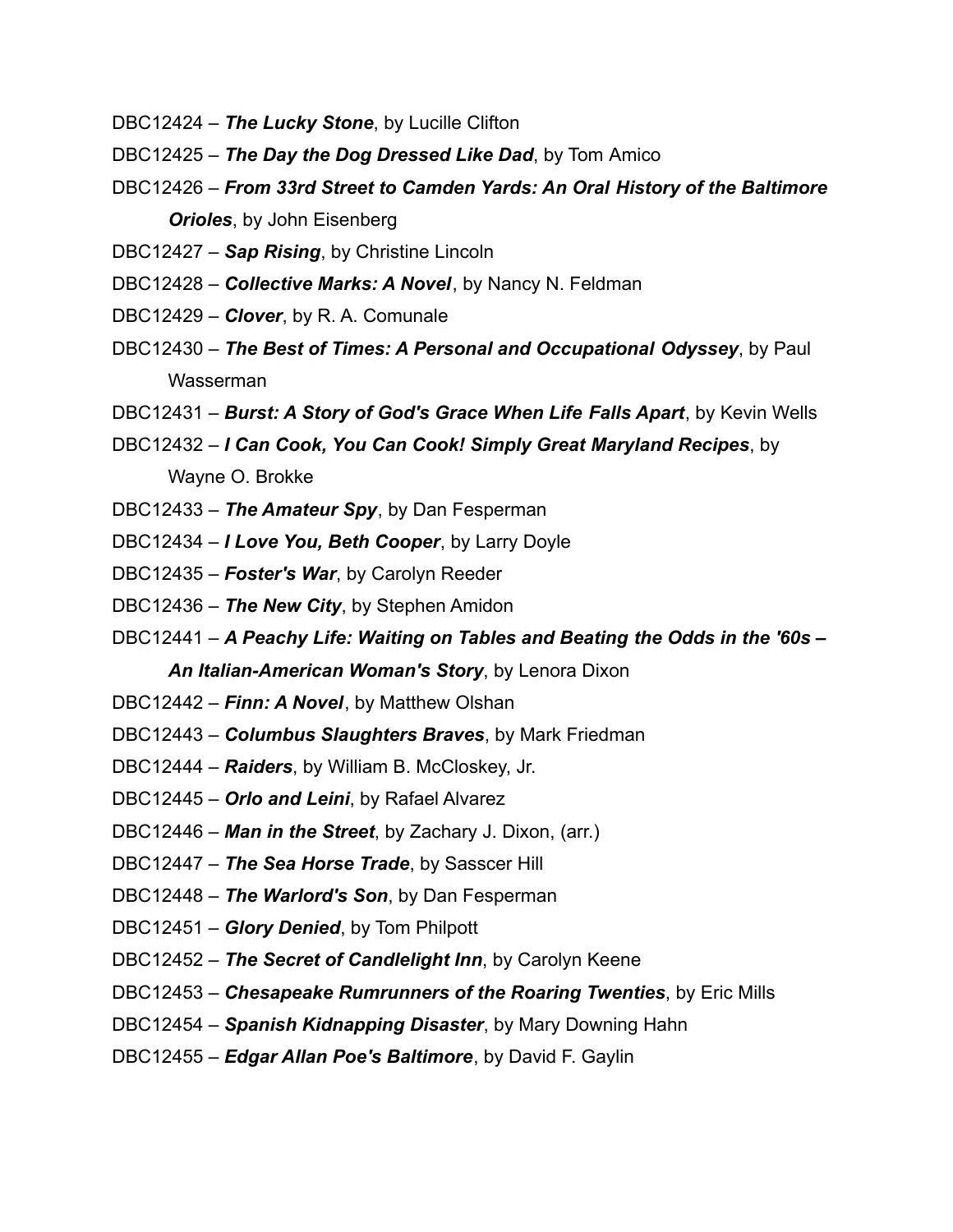- DBC12457 *The Road to Jim Crow: The African American Struggle on Maryland's Eastern Shore, 1860-1915*, by Christopher C. Brown
- DBC12459 *The Haunting of Hotel LaBelle*, by Sharon Buchbinder
- DBC12463 *Tubman Travels: 32 Underground Railroad Journeys on Delmarva*, by Jim Duffy
- DBC12466 *Hell Comes to Southern Maryland: The Story of the Point Lookout Prison and Hammond General Hospital*, by Bradley M. Gottfried
- DBC12467 *Forever Vulnerable*, by Donald Helm
- DBC12492 *The Day I Went Home*, by Pamela Curtis Massey
- DBC12493 *The Longest Fight: In the Ring with Joe Gans, Boxing's First African American Champion*, by William Gildea
- DBC12494 *Clay*, by Colby F. Rodowsky
- DBC12513 *How Do Dinosaurs Say Goodnight?*, by Jane Yolen and Mark Teague
- DBC12514 *I Really Like Slop*, by Mo Willems
- DBC12517 *Murder With Fried Chicken and Waffles*, by A. L. Herbert
- DBC12523 *The Sunflower Squirrel*, by Laara C. Oakes
- DBC12527 *Haunted Ocean City and Berlin*, by Mindie Burgoyne
- DBC12542 *Pirates of Maryland: Plunder and High Adventure in the Chesapeake Bay*, by Mark P. Donnelly
- DBC12543 *Chester the Chipmunk: A Chesapeake Bay Adventure*, by Cindy Freland
- DBC12551 *A House That Once Was*, by Julie Fogliano
- DBC12552 *Do Not Lick This Book: It's Full of Germs*, by Idan Ben-Barak
- DBC12553 *Are You Scared, Darth Vader?*, by Adam Rex
- DBC12554 *A Place for Pluto*, by Stef Wade
- DBC12555 *Geraldine*, by Elizabeth Lilly
- DBC12556 *The Day You Begin*, by Jacqueline Woodson
- DBC12557 *The Rabbit Listened*, by Cori Doerrfeld
- DBC12558 *Inky's Amazing Escape: How a Very Smart Octopus Found His Way Home*, by Sy Montgomery